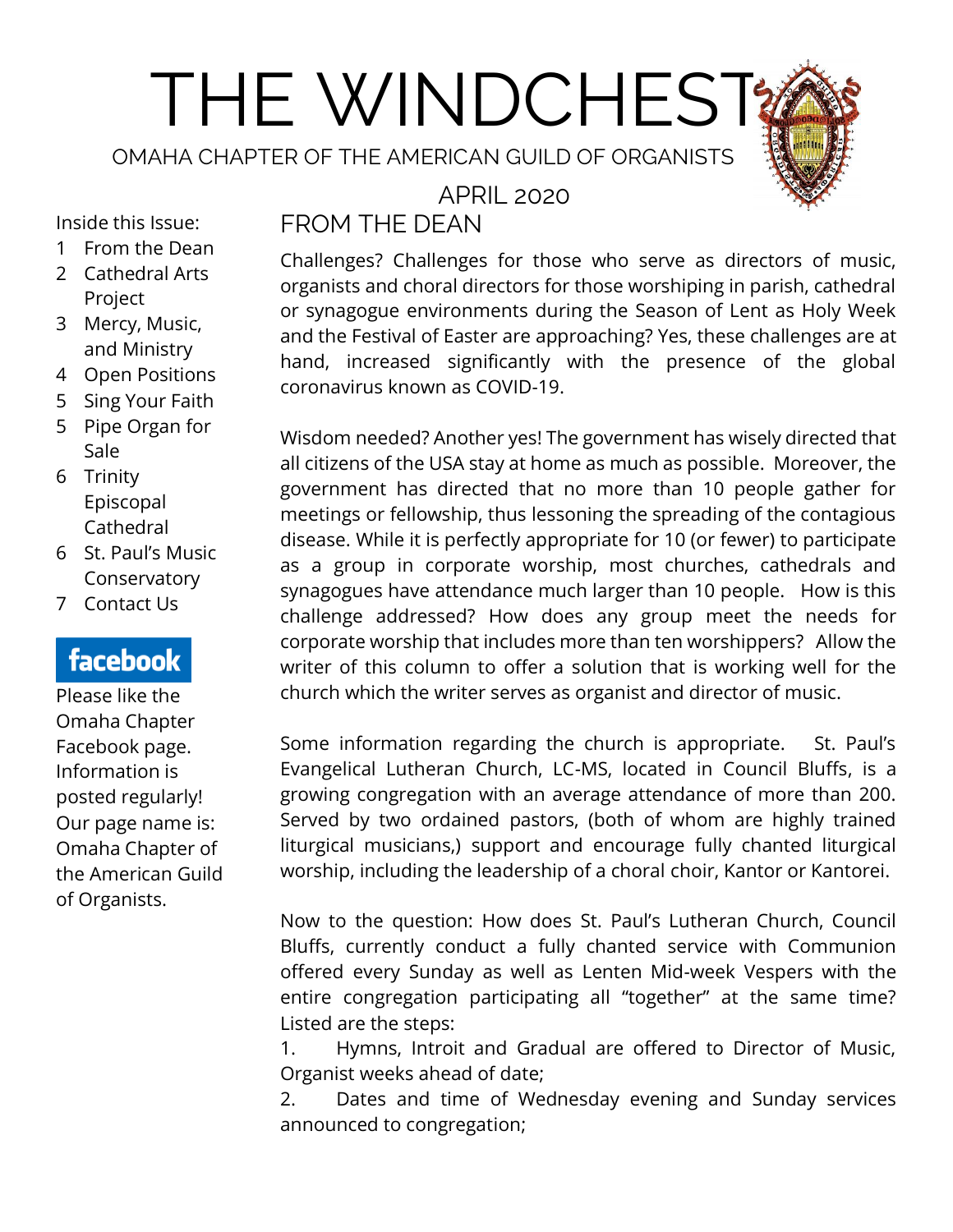# **MISSION**

The mission of the American Guild of Organists is to enrich lives through organ and choral music.

To achieve this, we:

• Encourage excellence in the performance of organ and choral music;

• Inspire, educate, and offer certification for organists and

choral conductors; • Provide

networking, fellowship, and mutual support;

• Nurture future generations of organists;

• Promote the organ in its historic and evolving roles; and

• Engage wider audiences with organ and choral music.

3. Congregation informed that services will be broadcast via Facebook, including time; and that each service will be conducted from the sanctuary of the church with the clergy and musicians fully vested;

4. Congregation is reminded that service folders will be sent to email addresses of members and friends to be downloaded for use during worship. The service folders include the hymns, texts of lessons, liturgy, Introit, Gradual, all responses—everything commonly published in the service folder and/or hymnal available during services in the sanctuary.

5. Each service is complete with an organ prelude, offering and postlude, also listed in the service folder;

6. Five minutes before the prelude is to begin, the senior pastor alerts membership via a "phone tree" the prelude will begin in five minutes.

7. Two members monitor the worship as it is sent live through Facebook as the service unfolds in the sanctuary and nave of the church;

8. The service is fully chanted by one of the pastors in addition to a Kantor or by a Kantorei –with a maximum of five singers;

9. NOTE: the Sacrament of the Altar (Communion) is not administered during these services. At that point in the liturgy, one of the pastors announces it is available by contacting either pastor at any time, or by contacting the church office to arrange for the sacrament administered by one of the pastors at any time.

Questions? St. Paul's Associate Pastor is Rev. Timothy Frank, a member of Omaha AGO. Pastor Frank has offered to answer any questions regarding this article: Telephone: (712) 322-4729; or frank1685@yahoo.com.

Peace and good will. Psalm 96:1,2. Sincerely yours,

*Dr. J. Gordon Christensen, AAGO*

Dean

# CATHEDRAL ARTS PROJECT

The Joseph Adam recital on Sunday, April 19, 2020 at 3:00 p.m. and the concert featuring Susanna Perry Gilmore and Dr. Marie Rubis Bauer on Sunday, May 3, 2020 at 3:00 p.m. have been canceled. We look forward to these programs being rescheduled next season.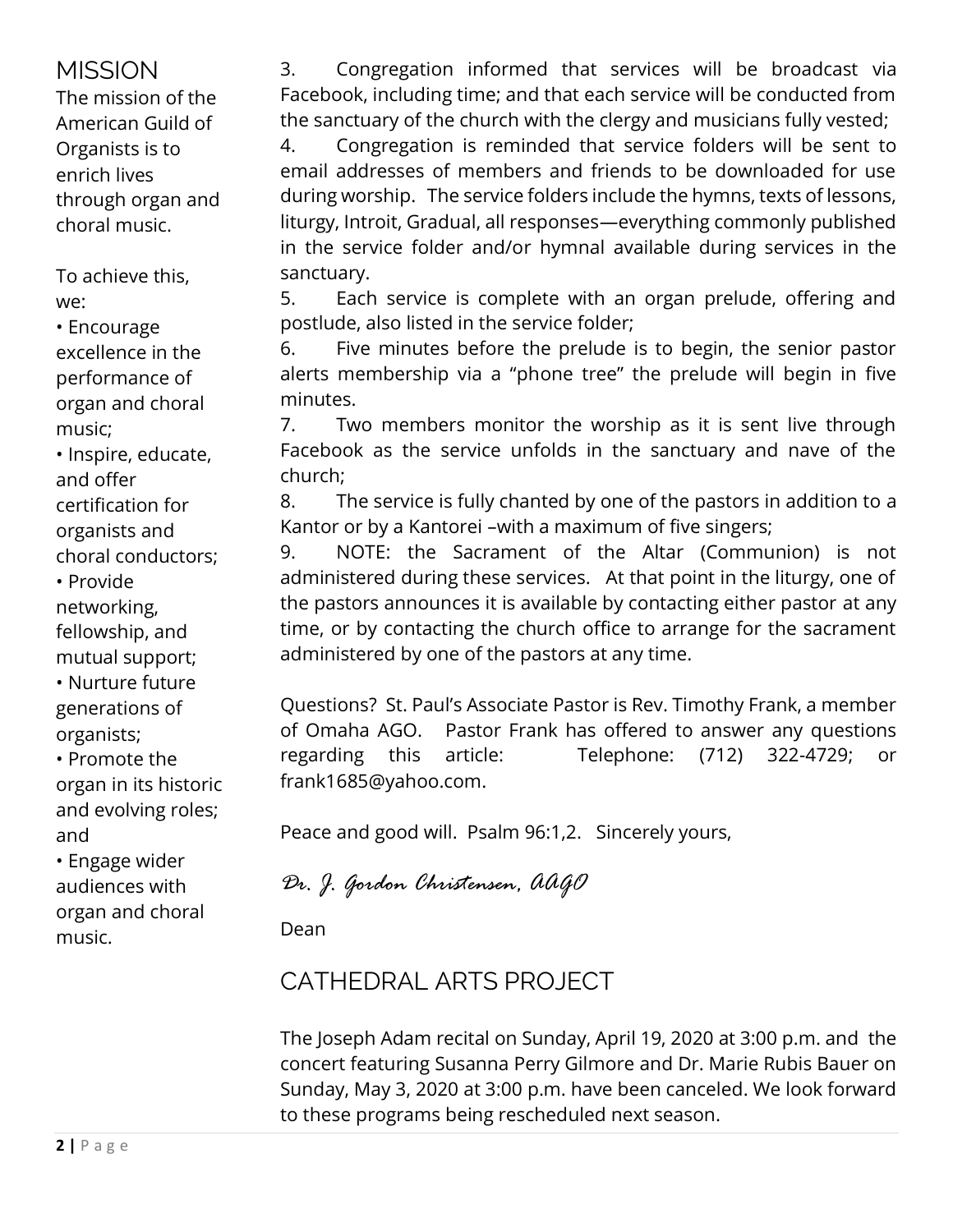# APRIL OMAHA AGO MEETING

The April meeting of the Omaha Chapter will be presented using Facebook. Those who do not have Facebook will be able to view the presentation from our website. An email will be sent with details. The presentation will be available before April 25th. Those who cannot view the presentation may request a printed copy of the material which will be mailed to those who request it.

# MERCY, MUSIC AND MINISTRY ARE INSEPARABLE August 26, 2016

By Sister Claudette Schiratti

For me, mercy, music and ministry are inseparable.

I have been making music since I was five years old. I experience and view the world through the audio lens of music.

I have been a Sister of Mercy since I was 19. I resisted the call to Mercy, but have found great joy and received much mercy in the community of Mercy. I am in awe of the varied gifts possessed by each Sister of Mercy. Through the years, God and Catherine McAuley, founder of the Sisters of Mercy, have called a motley group of women together—and now men also as Mercy Associates—for service to the Church and the world through the Works of Mercy, using the variety of gifts of each person.

I am grateful for the call to Mercy which centers me and makes me aware of issues of peace and justice. Mercy calls me to have an attitude of mercy and do actions of mercy. It is a joy for me to develop, with an attitude of mercy, the musical abilities of people in parish and diocesan ministry; to develop skills through music lessons; and to relate music to life through interactions, relationships and performing.

I am grateful for the gift of music which offers a spiritual dimension to life, expressing what words cannot express; giving comfort, bringing joy and adding to a celebration; helping to express grief, calm or excitement; deepening a sense of the sacred and of the soul; taking people from left-brain thinking to right-brain intuiting.

I encourage each of you to know that there is music, a song, in your heart. There is creativity in your spirit. Find it. Express it. It might be expressed through music, visual arts, dancing, cooking, sewing or photography, or many other mediums.

Our world needs beauty. Music is one expression of it. This quote from Philippians (4: 8-9) applies to music and beauty for me: "Fill your minds with everything that is true, everything that is noble, everything that is good and pure, everything that we love and honor, and everything that can be thought virtuous or worthy of praise."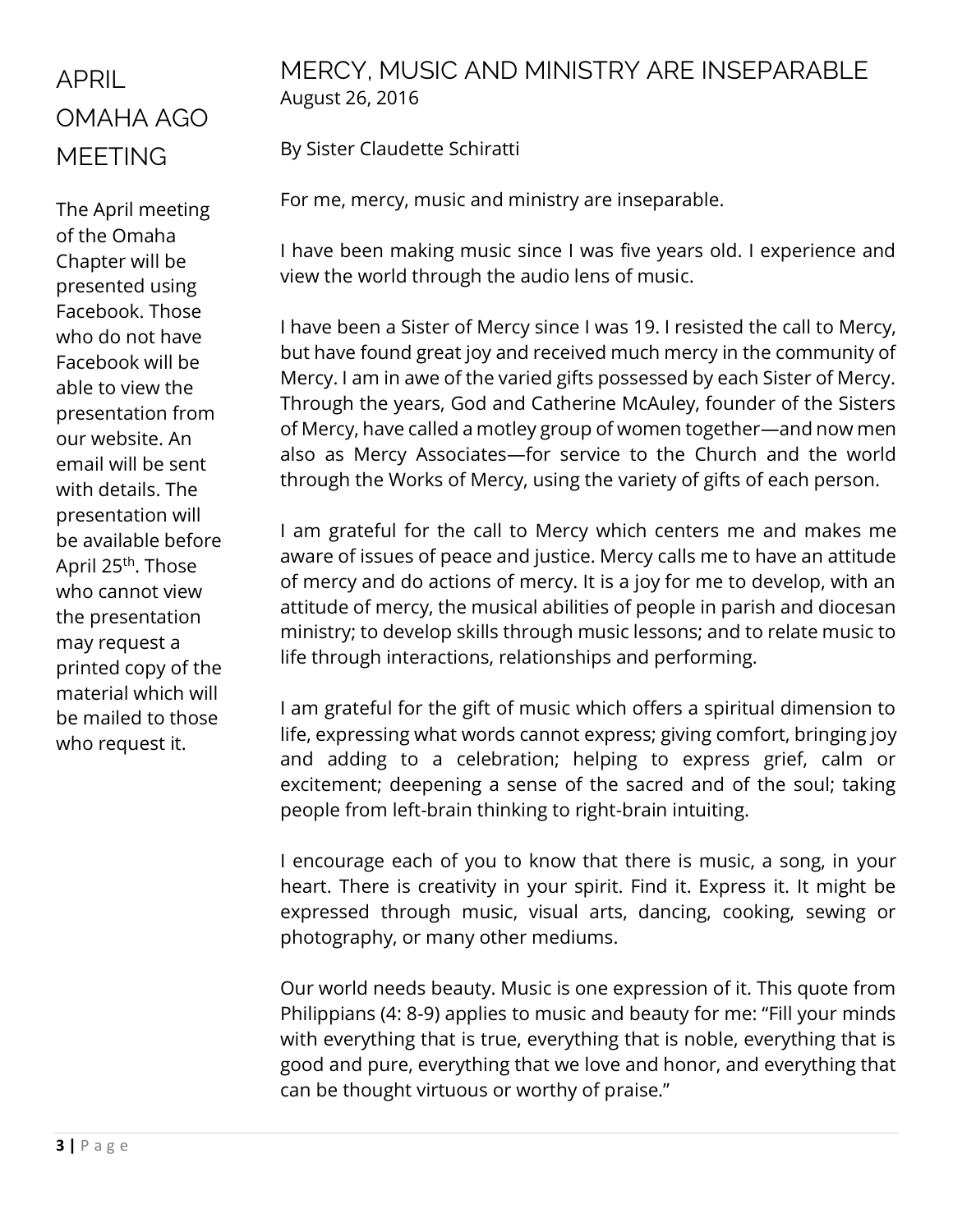# **CHURCH MUSIC CONFFRENCE**

Back by popular demand, St. John Lutheran Church and Concordia University in Seward are partnering to host a three-day church music conference from July 7-9, 2020. Registration and meals are FREE! Lowcost lodging will be available in airconditioned university dorms, or in local motels. Concordia music faculty and St. John music staff are donating their time as presenters. Stay tuned for more information!

Jeffrey Blersch, DMA Professor of Music Concordia University, Nebraska 800 N. Columbia Ave. Seward, NE 68434 402-643-7379

Music is a powerful tool for good. It helps the brain to organize, focus, make meaning and express beauty. It requires discipline to practice.

Mercy is also a powerful tool for good. It focuses the heart on compassion and action.

Together mercy and music are able to create harmony and bring hope to our chaotic world.

"There is a reason you glance up when you first hear a melody or tap your foot to the sound of a drum. All humans are musical. Why else would the Lord give you a beating heart?" –The Magic Strings of Frankie Presto, by Mitch Albom

# OPEN POSITIONS LISTED ON OMAHA AGO WEBSITE

Please visit the Omaha AGO website [www.omahaago.org/open](http://www.omahaago.org/open-positions)[positions](http://www.omahaago.org/open-positions) for details regarding the following open positions in the area.

## Ralston United Church of Christ - Organist

7638 Maywood Street, Ralston, NE 68127 lynettejanssen@cox.net

# Pacific Hills Lutheran Church - Director of Music (Organist, Choir Director)

1110 South 90th Street, Omaha, NE 68124 www.pacifichillslutheran.org Dennis Grindle, Consultant/Spokesman-Search Committee Telephone: 402-690-1103 Email: dgrindle@seimjohnson.com

Our Savior's Lutheran Church - Director of Worship, Music and Arts 1200 S 40th St, Lincoln, NE 68510 (402) 483-4126

## Trinity Lutheran Church - Minister of Music Mason City, Iowa Pastor Gerrietts at Trinity Lutheran Church, 213 North Pennsylvania, Mason City, IA

## St. Paul Lutheran Church, ELCA - Organist Treynor, Iowa Contact Pastor Meyer at (402) 800-7531 or [cmeyerspl@gmail.com](mailto:cmeyerspl@gmail.com)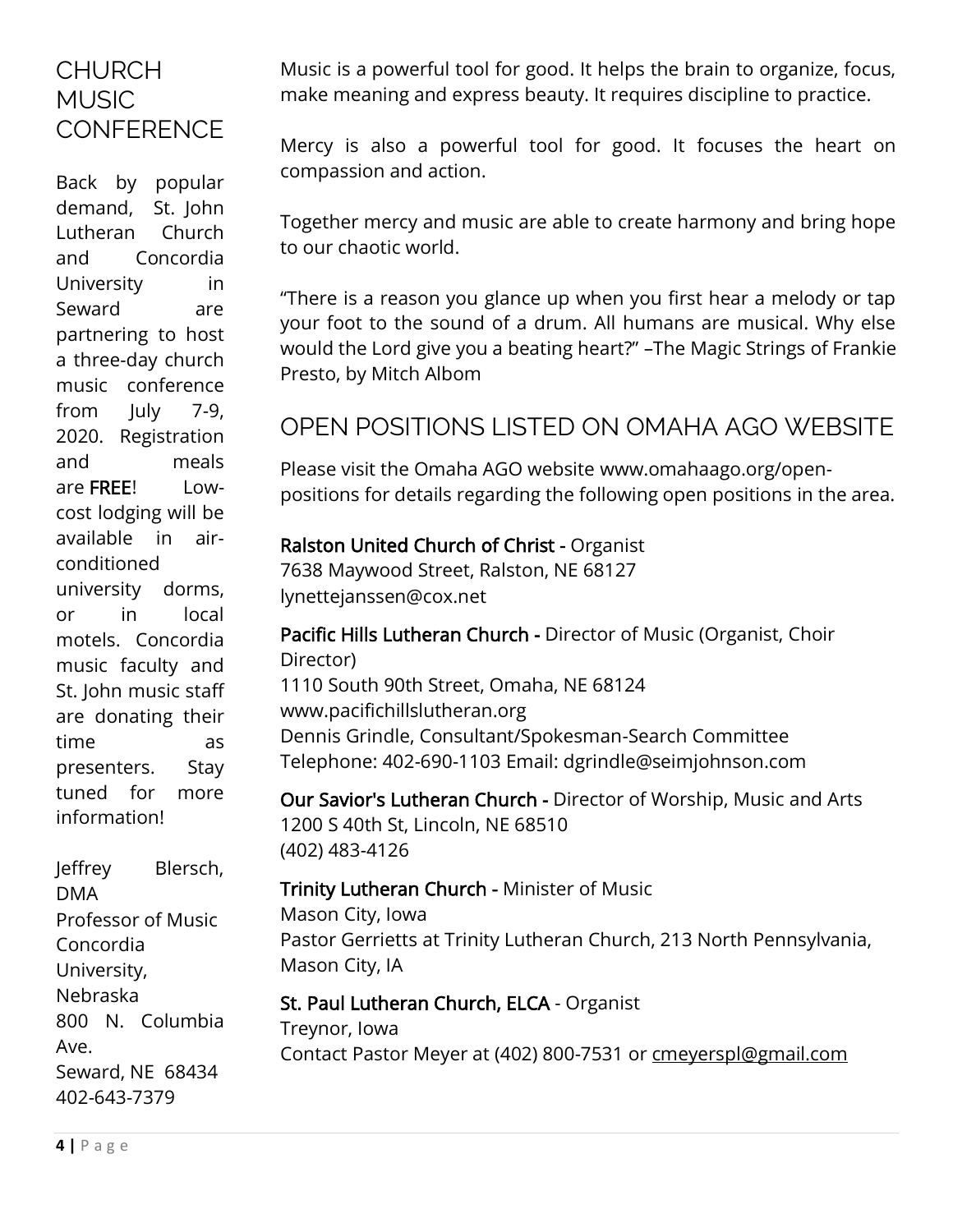# INSTRUMENT NEEDED FOR A STUDENT

A student of an Omaha Chapter member would benefit greatly having a practice instrument at home. A good, used, Rodgers, Allen, or comparable instrument would be greatly appreciated to assist in this student's formation.

Please contact Dr. Marie Rubis Baur at [mrbomaha@aol.co](mailto:mrbomaha@aol.com) [m](mailto:mrbomaha@aol.com) or402-598-2575

SING YOUR FAITH REFRESH YOUR SPIRIT What a joy it was to welcome you to our first ever Sing Your Faith...Refresh Your Spirit Choral and Spiritual Retreat at First-Plymouth Church last summer. The time together was blessed, and we are thankful for all you contributed to the music we made, the worship we offered, and the spirit we experienced.

We are grateful for this opportunity now to welcome you to this summer's retreat. We hope you might be willing, also, to invite colleagues and friends who you think might enjoy being here with us. Attached is a postcard that can be passed along, and details about this summer's clinicians, the retreat schedule, and registration can be found at this link: [www.firstplymouth.org/singyourfaith](http://www.firstplymouth.org/singyourfaith) We are most willing to offer partial or full scholarships to anyone who may express a need-- no questions asked.



# VAN DAALEN PIPE ORGAN FOR SALE

Angel Share, Inc., the non-profit corporation that owns the Dana College campus, buildings, and contents, desires to sell the Van Daalen pipe organ. The organ is listed here: <https://pipeorgandatabase.org/OrganDetails.php?OrganID=4536>

The instrument is still in the chapel and has been recently played by Mark Miller of the Bedient Organ Company in Lincoln. It is in good shape and reasonably well in tune after sitting dormant for 10 years. Anyone interested may contact Bill Hall at (402) 575-8220 (cell) or [bill.hall@christlutheranblair.org.](mailto:bill.hall@christlutheranblair.org)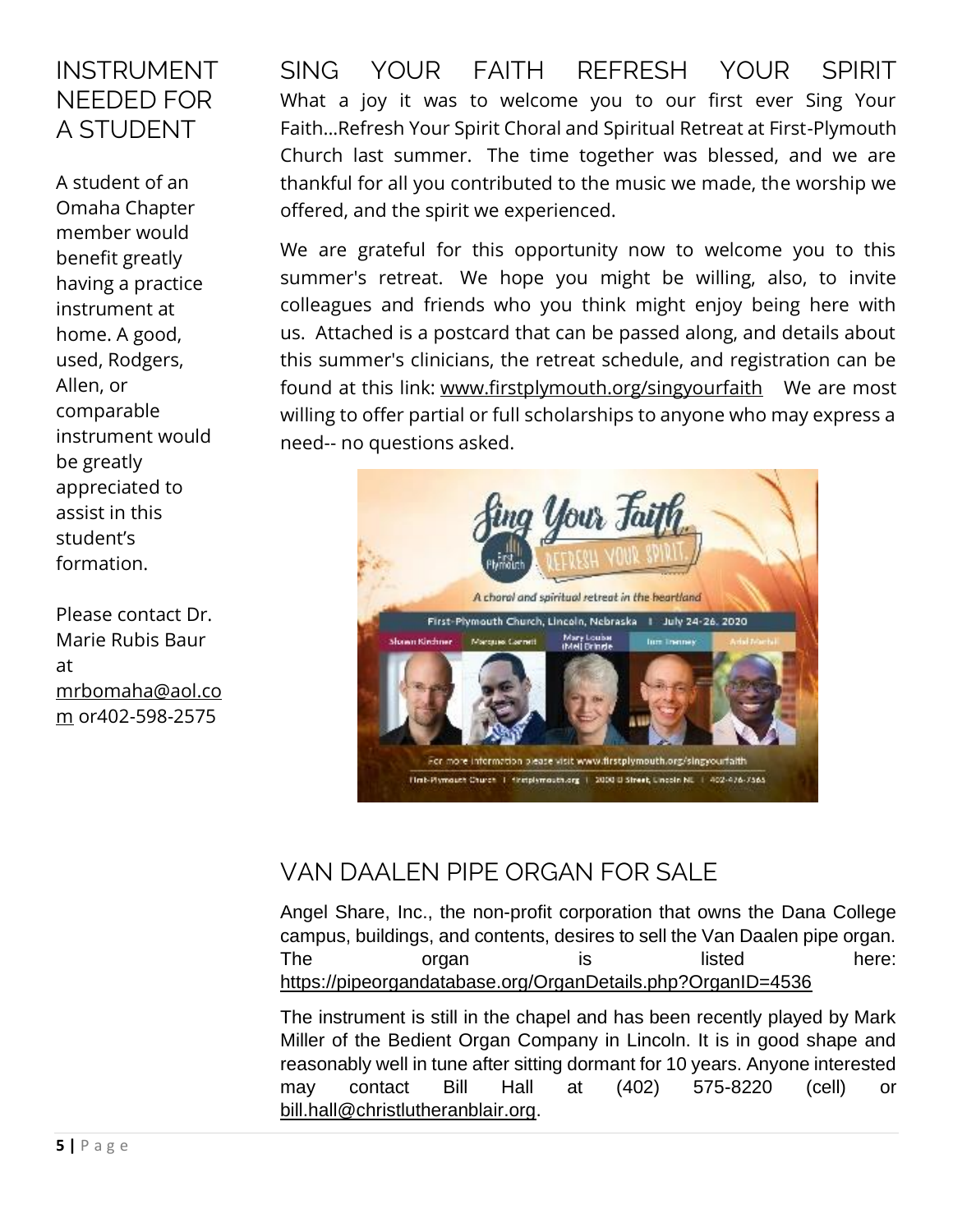# TRINITY EPISCOPAL CATHEDRAL

All public worship is the Episcopal Diocese of Nebraska has been suspended through May 10, 2020, including the Compline liturgies. A recorded Compline liturgy may be found at http://trinityepiscopal.org/compline. Information on live stream worship at Trinity Episcopal Cathedral may be found here: http://trinityepiscopal.org/health.

# ST. PAUL'S MUSIC CONSERVATORY



# **St. Paul's Music Conservatory**

**Where Music Serves** 

## **Teaching:**

SPMC has 12 faculty members who teach in professional studios within St. Paul's Lutheran Church.

# **Reaching:**

SPMC teaches many students through the church and community that may not otherwise have an opportunity to take music lessons.



# Serving:

SPMC deploys students into churches and institutions throughout the community in order to encourage youth toward service and to show mercy and kindness to others.



St. Paul's Music Conservatory is located at 239 Frank Street in Council Bluffs. SPMC serves students in Eastern Nebraska and Southwest lowa with professional studio lessons in the areas of Voice, Piano, Guitar, Organ, Strings, Winds and Brass. Our faculty is eager to serve the unique needs and interests of their students. For more information call: 712-322-8832 or email pastorfrank239@gmail.com

www.stpaulsmusicconservatory.org